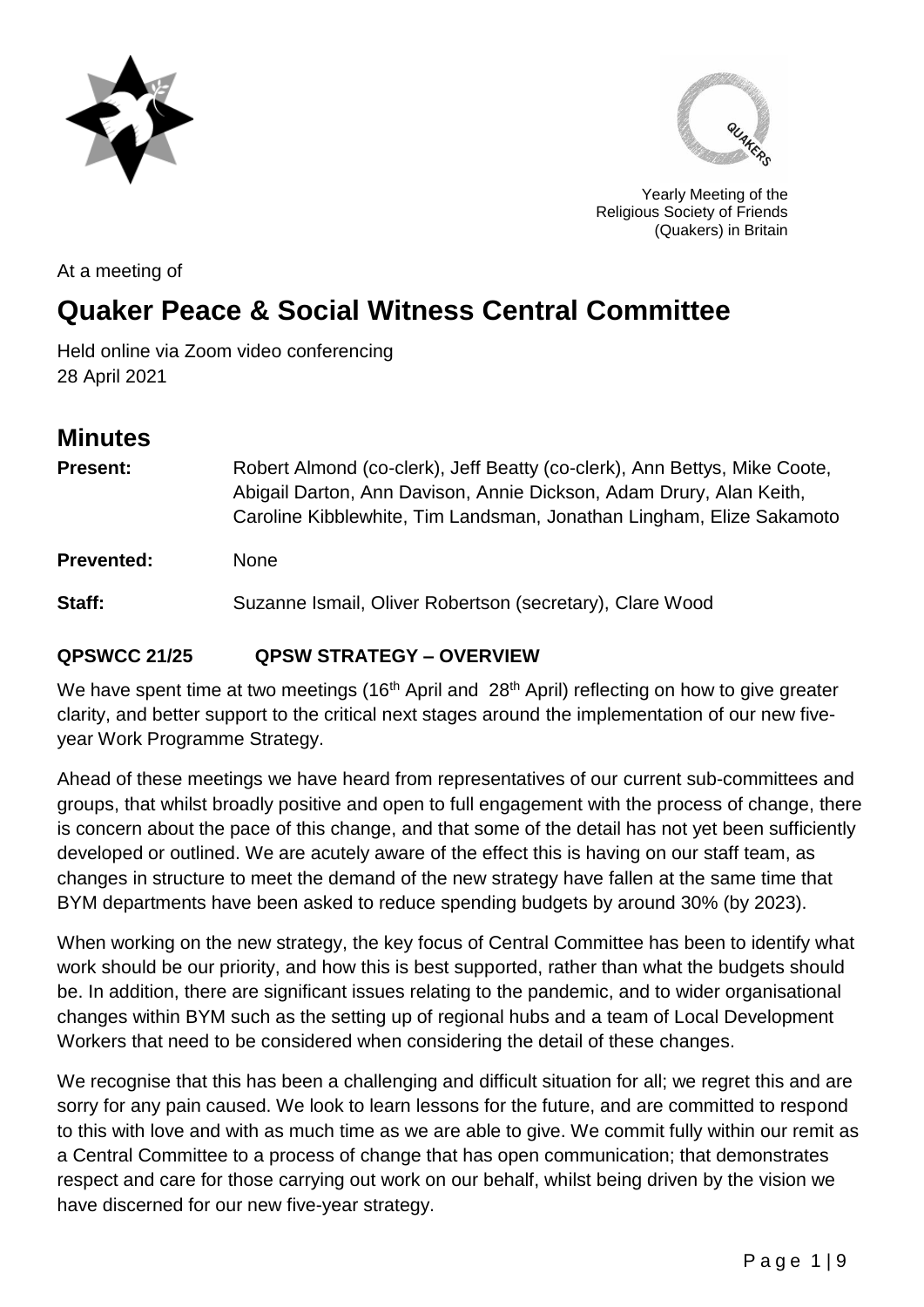In our reflections, we have discerned a need for four core actions:

- 1. **To provide a clear and simple outline – a crystallisation, of what we see as the key elements of our new strategy**. As a committee we have spent a considerable amount of time on this strategy. We are clear on the vision, but can see a need to provide greater clarity on the overarching approaches and changes we seek.
- 2. **To set out clearly which work areas we believe should be prioritised for delivery and/or support by BYM staff.** Alongside this, our vision is for several work areas and concerns of Friends to be supported and led differently. In particular, to build on an appetite for more work to grow directly from the actions of local and area meetings and/or from Quaker Recognised Bodies**.** We know this needs considerable work to develop, and in doing this we seek to draw heavily on the input from Friends serving on sub-committees and group, and elsewhere. We hope that this newly prioritised work will also help to strengthen the visibility of the Society, our faith in action and attract more people to Quakers.
- 3. **To set out proposals on a simplified governance structure.** A structure that is more strategic, and mirrors key objectives from our new strategy. To have greater agility, to be more cross-cutting across programme areas, but which retains at its core discernment by Friends from across BYM on what work is carried out in our name by our professional and dedicated teams of staff.
- **4. To make clear our strong support for the processes of re-organisation that are carried out with as much engagement and input as possible from staff.** In line with BYM's existing HR policies we wish to affirm a strong commitment to approaches that avoid wherever possible any compulsory redundancies, by for example a creative approach to redeployment, retraining and staged implementation. In this, we are aware that reductions in spends over the last year have taken us a considerable way towards meeting the call from BYM Trustees to achieve a balanced budget by 2023 and that this can help this commitment.

#### **1. Our vision – the core elements of our strategy**

On the first action, we have agreed the following as a set of statements that we hope will provide greater clarity on what we see as the core elements of the strategy:

Guided by the spirit, our vision for this strategy is:

- For our work over the next five years to be focussed around two core and interlinked themes – Peace & Peacebuilding, and Sustainability & Climate Justice.
- To spread our central work programmes less thinly. We believe doing more on fewer areas will achieve more overall.
- Our focus should be on areas where Quakers have a distinctive approach that can enhance change, and help build a more peaceful world.
- Alongside centrally managed work, we will seek to support greater action by local and area meetings and by Quaker Recognised Bodies. We hear a call for greater Quaker witness and activism, and believe more can be achieved on some concerns by this change in approach.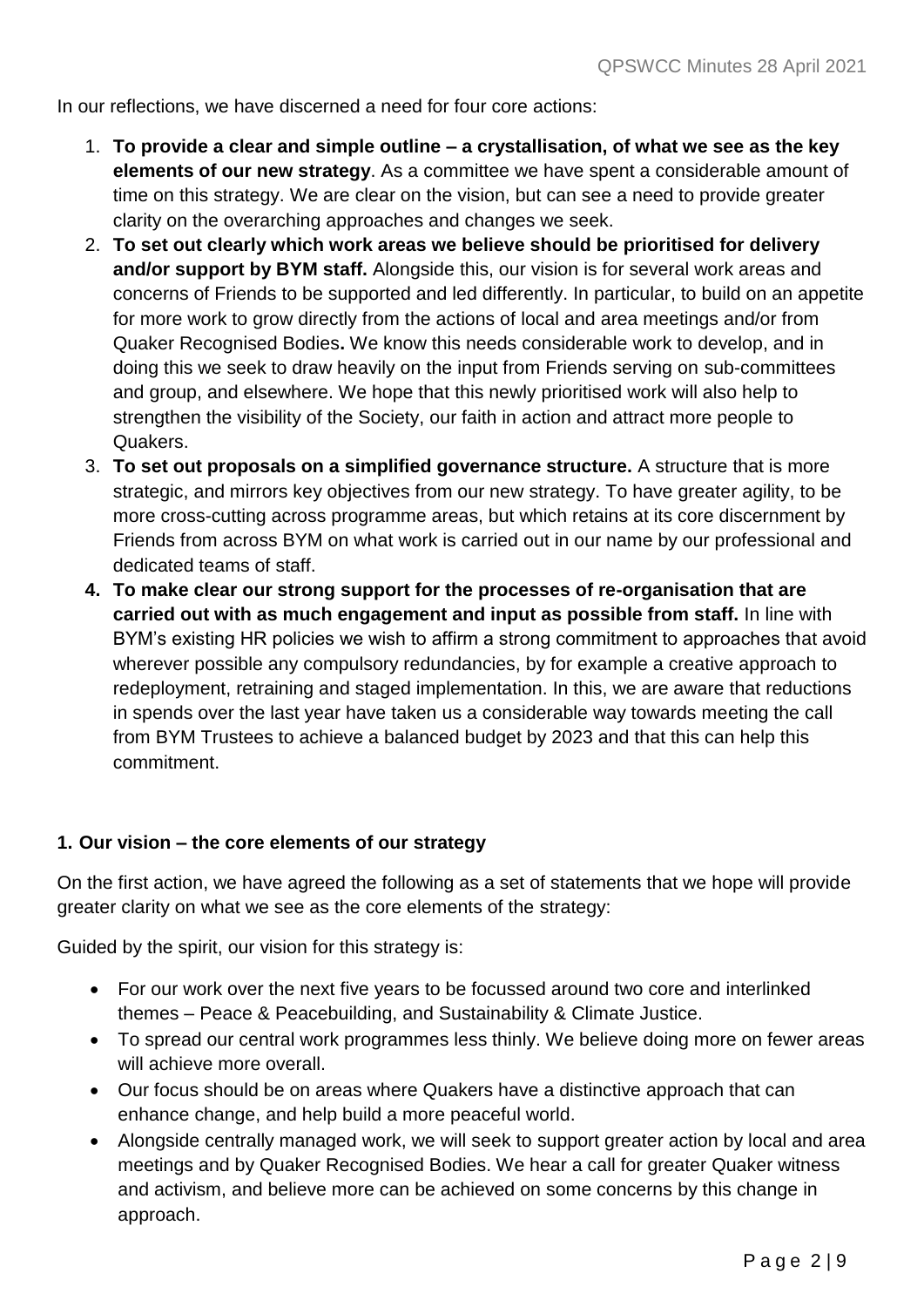- For our centrally managed work we recognise a need for greater agility for us to respond quickly where this is needed, even if this means laying down or pausing some work.
- Where this will achieve more and better outcomes, we support better cross-programme activity. Our vision for a peaceful world is not contained in siloes, and the organisation of our work programmes should support this approach.
- There are many gifts and skills in our staff teams and in those involved as members and attenders in the Society of Friends. We value all of these, and whilst small in numbers our vision and yearning for change is expanding.

#### **2. Our proposals for how we prioritise our work programmes**

We are clear that it is the responsibility of QPSW Central Committee to set the overarching priorities for our programme of work – whether managed centrally, supported locally, or in partnership with Quaker Recognised Bodies and organisations such as Woodbrooke.

In carrying out this role, we seek to be led by the spirit but also to call on Friends with knowledge in these areas to help our discernment.

We have set out in a further minute (QPSWCC 21/26) our proposals on what this means for our existing programmes, and for the way we might support activity centrally and locally, with BYM staff.

#### **3. Governance arrangements**

In previous minutes (QPSWCC 20/35 and 20/51) we set out the six guiding principles we would use to propose changes to the governance of this work.

We value the work and dedication our sub-committees and groups have shown throughout this process and in their governance of parts of QPSW's work.

We will review our governance structure at our July meeting. We recognise that as the work changes, the governance arrangements should match this: if there is a mismatch between work and governance that will damage our ability to effectively oversee and guide the work. We continue to work and reflect on this and will seek to openly engage with our existing subcommittees and groups. We have seen some benefits as well as challenges from being able to meet 'virtually' through IT platforms such as Zoom and these proposals will include some reflections on this.

#### **4. Staffing changes**

The terms of reference for QPSW Central Committee do not include direct responsibilities for the management or structure of our staff team. The budget for QPSW is set by BYM Trustees, and they are clear that urgent reductions in spending are essential. Central Committee acknowledges this, and the implications for prioritisation of the work. We remain ambitious in the work that we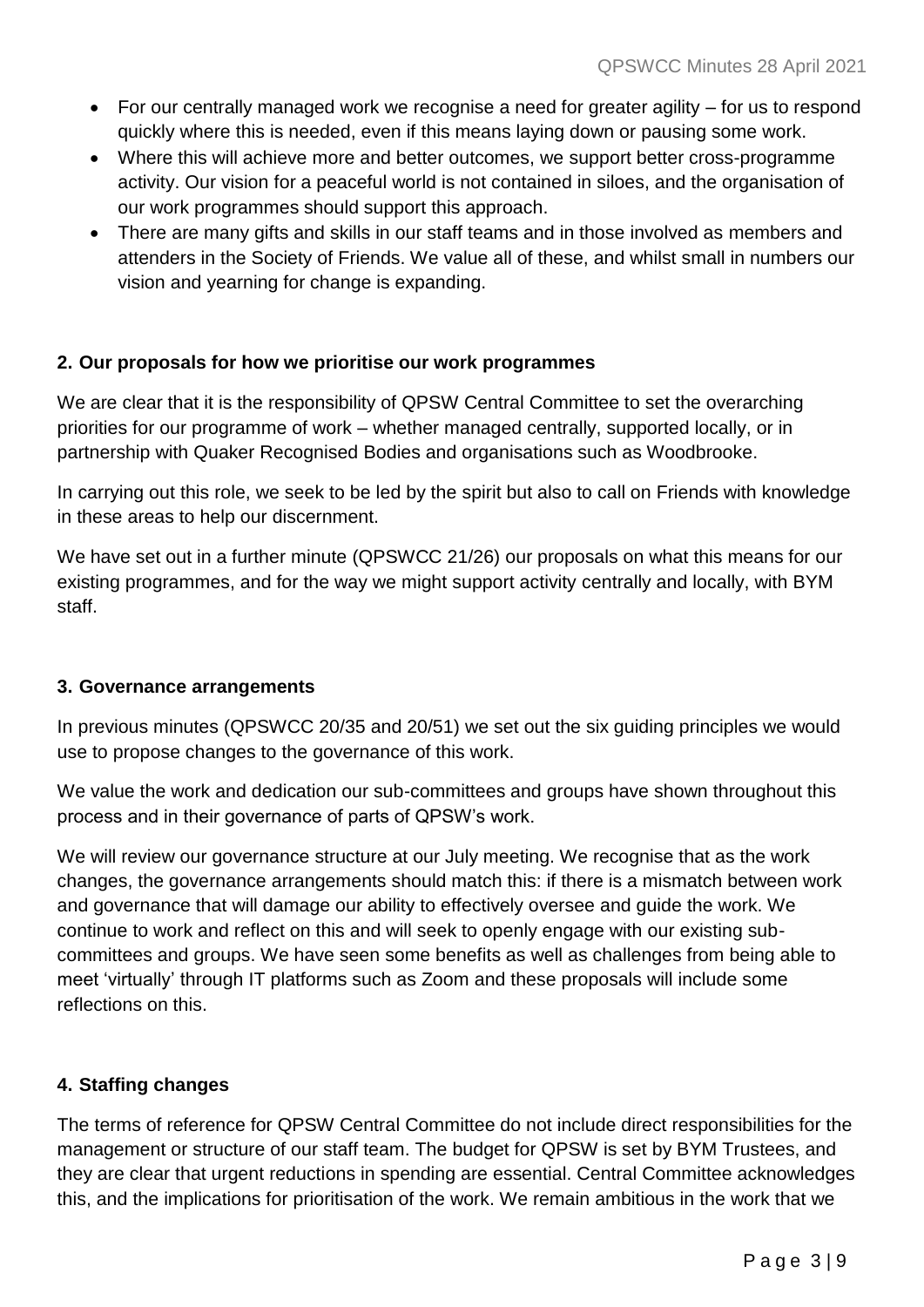are led to undertake, and will seek creatively the best pathways to achieve this, including seeking increased budgets where circumstances and the need align.

We know having a professional, well-supported and valued team is critical to everything we do. We also know that valuing and caring for people working for the Society of Friends is not simply a legal requirement but is itself a 'requirement' of our Quaker values and testimonies. In all our direct contact with staff we have been enormously impressed with the dedication, care, knowledge and professionalism they bring to their work – work that is carried out in our name. For the process of change to our staffing structures to implement our new strategy, and in the way we respond to achieving a balanced budget, Central Committee asks our senior staff to continue creatively to use the spirit and the letter of our HR policies to avoid compulsory redundancies wherever possible.

We ask that the view of Central Committee on this matter is shared with BYM Trustees and with members of Employment Committee.

We send this minute to our sub-committees and groups, and to BYM Trustees.

# **QPSWCC 21/26 QPSW STRATEGY – IMPLICATIONS FOR WORK AREAS**

This minute describes how QPSW Central Committee would like to see QPSW's work develop in the light of the new strategy. This includes continuing work, growing work, and laying some work down in its current form. Alongside this, we seek to build on the appetite for work to grow more from the actions of local and area meetings and/or Quaker Recognised Bodies. While this discernment is the conclusion of our consideration of priorities at this time, we want to work with sub-committees, groups and staff to continue to develop work that is led by the Spirit that is responsive to the world and to Quaker concerns, but recognises that the ends we seek may require patient work over years or decades.

Our strategy highlights the importance of the way we work, as well as what we do. It reminds us of our faith-led commitments to nonviolence, collaboration, justice and equity, and to working where we are invited and welcomed. As a committee, we recognise need to embed and examine these principles within and between ourselves, as well as in the work.

And our strategy challenges us to be 'responsive to the needs of communities – especially those with experience of structural violence and injustice'. We agree with our sub-committees that there is a tension between having 'the privilege to do' and the desire to overturn privilege that is often based on the oppression of others. We uphold our staff as they work to develop a culture of openness, inclusivity and anti-oppression, and we will seek to learn about and practice this across QPSW's governance structures.

Some of our work is Britain-based and some has an international focus. We recognise that many issues in Britain have a global perspective, and that many international conflicts stem from injustice and global inequality in which Britain is complicit. Staff have shared a desire to connect and bridge national and international work. We hope to see mutual learning, collaboration and partnership across all the work, and we hope to better support these connections through our governance structures.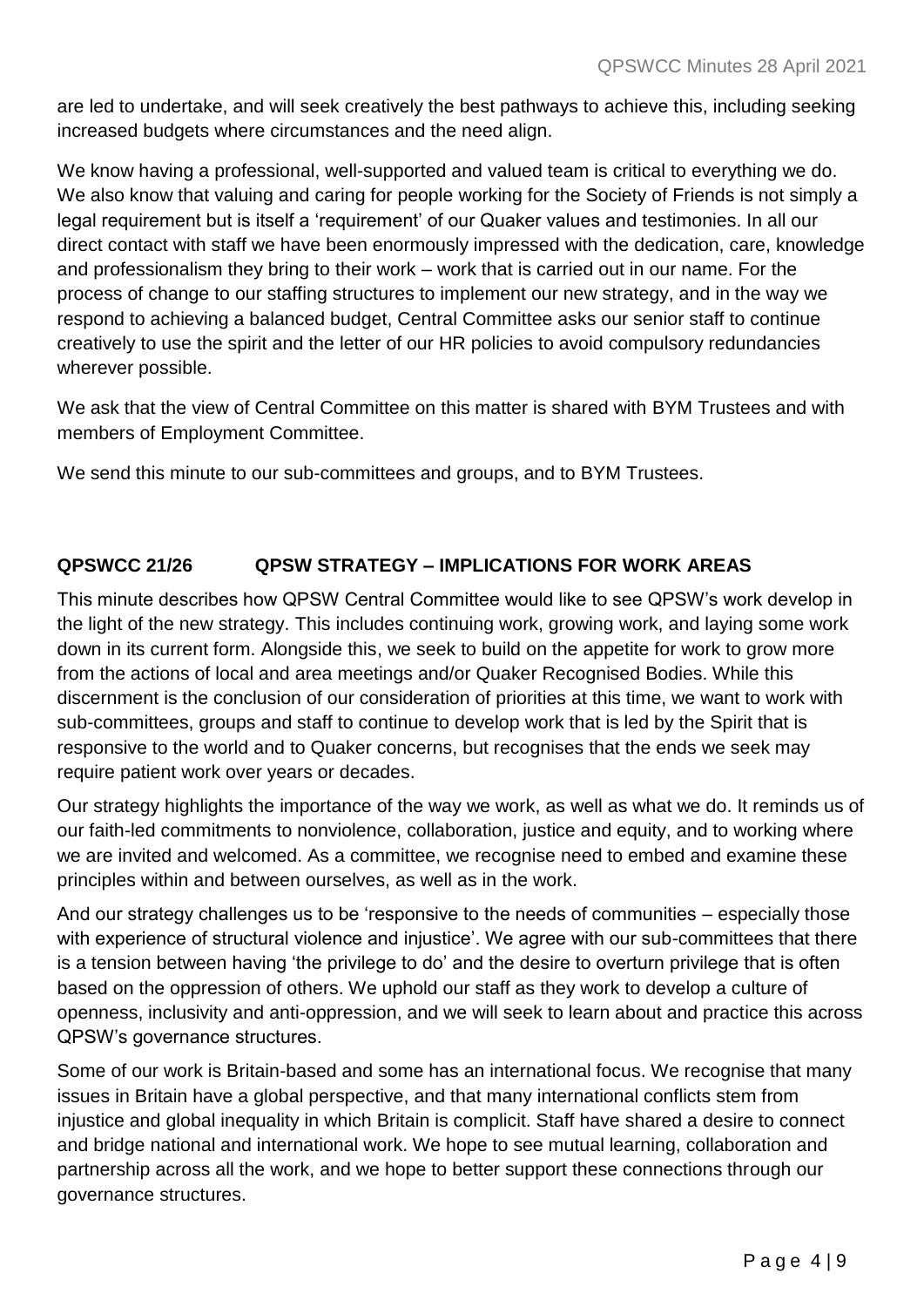Our strategy asks us to act as 'allies and accompaniers for communities suffering from violence or oppression where we are invited, to help develop responsive and creative peacebuilding strategies within communities suffering from violence, and to facilitate collaboration and listening between stakeholders'. Our strategy also compels us to 'addresses the negative impact of colonialism and imperialism, in order to more effectively achieve nonviolent social change'. We are glad that all our international programmes are already seriously considering how to attend to damaging colonial legacies in the work and we uphold staff and sub-committees and groups in this, and ask they share learning and ideas for 'decolonising' the work with QPSW Central Committee so that we too can learn.

## **Areas of work**

We see political advocacy, nonviolent campaigning, networking and wider witness support, all as key components of QPSW's work. We have heard that it is important that we do not create further siloes by approach, so we ask staff to ensure that the work outlined below is integrated and agile, with staff able to collaborate in different ways at different times. We agree with the Economics & Sustainability (ES) Sub-committee that we 'need to find ways to connect our focus areas of climate justice and peace: that militarism and war are powerful drivers of climate change, and climate change is a driver of oppression and violent conflict', underpinned by an unjust and extractive economy.

## **/1 Advocacy and campaigning**

Our strategy asks us to 'engage with those in power to work for social systems, policies and structures that prioritise peaceful and sustainable communities'.

We have heard that we are not at our most effective when we work on many separate political themes, and that we should commit sufficient time and expertise to work in coalitions, to build relationships with policy makers and to support Quakers speaking out alongside and as part of our centrally managed work. There are also times when we will be compelled to speak out on a concern, even if it is not an area we currently work on. *This has led us to the idea of priority and 'watching brief' themes, and we ask staff to further develop and implement use of these concepts.*

We are committed to ongoing political advocacy work on peace issues, including disarmament and militarism. We also understand that other organisations are doing this work well and that some of our role may be in signposting to them rather than duplicating their work. *We ask peacefocused staff to listen to knowledgeable Quakers and others about where it is important to do Quaker-led peace advocacy, and to work with political advocacy staff to decide on and implement advocacy priorities. We envisage that the need for peace advocacy may also arise from the peacebuilding work described below.* 

We have heard that our ES programme has worked hard to define a Quaker contribution to the movement for climate justice that addresses the need for systems change, and that the ES team are playing an active and important role in supporting and convening interfaith networks to engage with climate justice advocacy. *We wish to uphold and continue this work, and will look for ways, including through our governance review, to integrate the learning and practice with our peacebuilding work.* 

To enable us to do the work above in an integrated and agile way, we agree to do less staff-led work on criminal justice as a theme by itself. However, we wish to explore whether this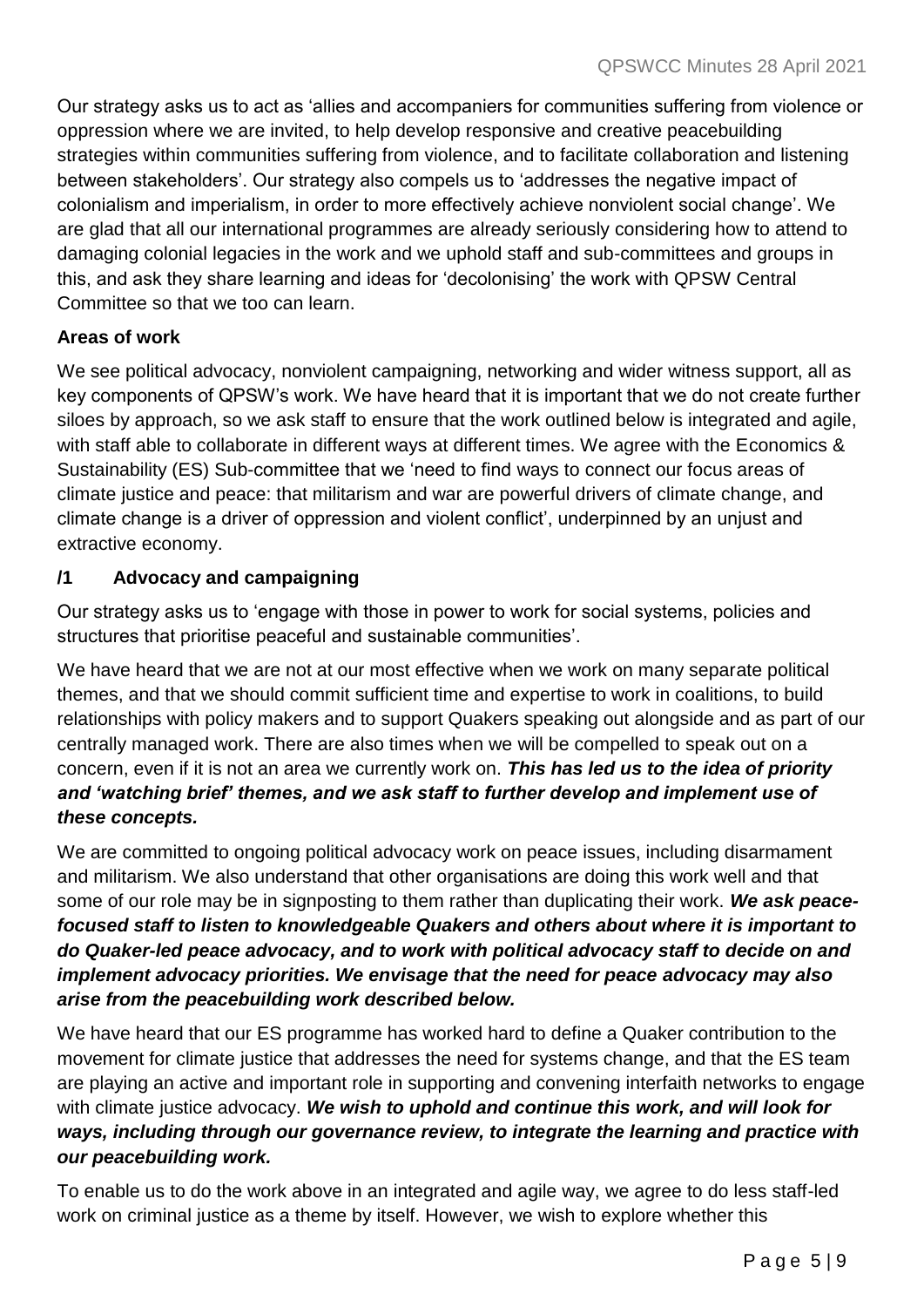longstanding Quaker concern can be retained as a 'watching brief' topic, including whether there are experienced Quakers on the committee or wider community, who would be willing to work with us to respond to key political opportunities or concerns, as we do on migration and torture. *We ask staff to work with the Social Justice Sub-committee (SJS) to lay down this programme in its current form, in an appropriate time frame. We invite them to share with us ideas about how we might incorporate their analysis into our wider work on peacebuilding, and drawing on expertise from other relevant committees and groups.* We deeply value the excellent work of staff and the SJS and its predecessor committee over many years. This work has evolved to encompass a vision of a transformed system, and we intend that the peacebuilding work described below is a part of building this. Criminal justice will remain a concern for Quakers in Britain, and we will continue to engage with Quakers in Criminal Justice and other Quaker groups working in this area.

## **/2 Supporting Quakers in their witness**

Our strategy asks us to 'generate wider and more effective participation in work towards a peaceful and sustainable world', and commits us to 'developing skills, knowledge and confidence in strategic nonviolent social change'. We know that changing policy and power often requires coordinated nonviolent campaigning, strong networks of people acting together, and deep relationships that can sustain and inspire us in our shared endeavours.

We know that as well as looking to QPSW for ways to get involved in our centrally discerned advocacy and campaigns, Quaker communities and individual Friends also very much welcome QPSW accompaniment and supporting in the witness they are led to do themselves. We have a range of existing work in this area, from Turning The Tide's (TTT) nonviolence workshops and resources, to the Social Justice Subcommittee's booklet on power and privilege, and project support from the Grants Group and ES programme. We have also heard from staff that this work could be even more effective if planned and delivered in a cross-programmatic way. Working with Quakers, and helping them to inspire each other, we can be more than the sum of our parts, and more embedded in the needs and spirit of our Quaker community. We see an ongoing need for both thematic support and more general support for encouraging and inspiring effective action. Supporting Friends to witness to the peace testimony in a range of ways, remains a priority.

# *We ask staff to continue to support inspiring nonviolent campaigning by Friends, focussing on our priority themes of peacebuilding and climate justice, and continuing to find and amplify the energy of Quakers. We ask staff to prioritise this area.*

*We ask staff to continue to support Quaker witness beyond nonviolent campaigning,* which might include supporting local initiatives, building Friends' skills and analysis, networking Friends together, mapping activity and energy, allocating grants and helping to test ideas and concerns. We understand that a needs analysis is planned and look forward to seeing the work develop in response to this. We also recognise that some of this is beyond QPSW, and ask staff to work with the Local Development Team and Woodbrooke as it develops this work. *We ask staff to prioritise this area.*

*While a great many Friends value and are part of QPSW work, throughout our strategy process, we have also heard some concern that there is all too often a disconnect between the centrally managed work and the wider body of Friends.* We feel it is vital to address this: QPSW's work belongs to all Quakers in Britain. The work is strengthened by Friends knowing about it, upholding it and – where possible – playing an active role in it. We are heartened by the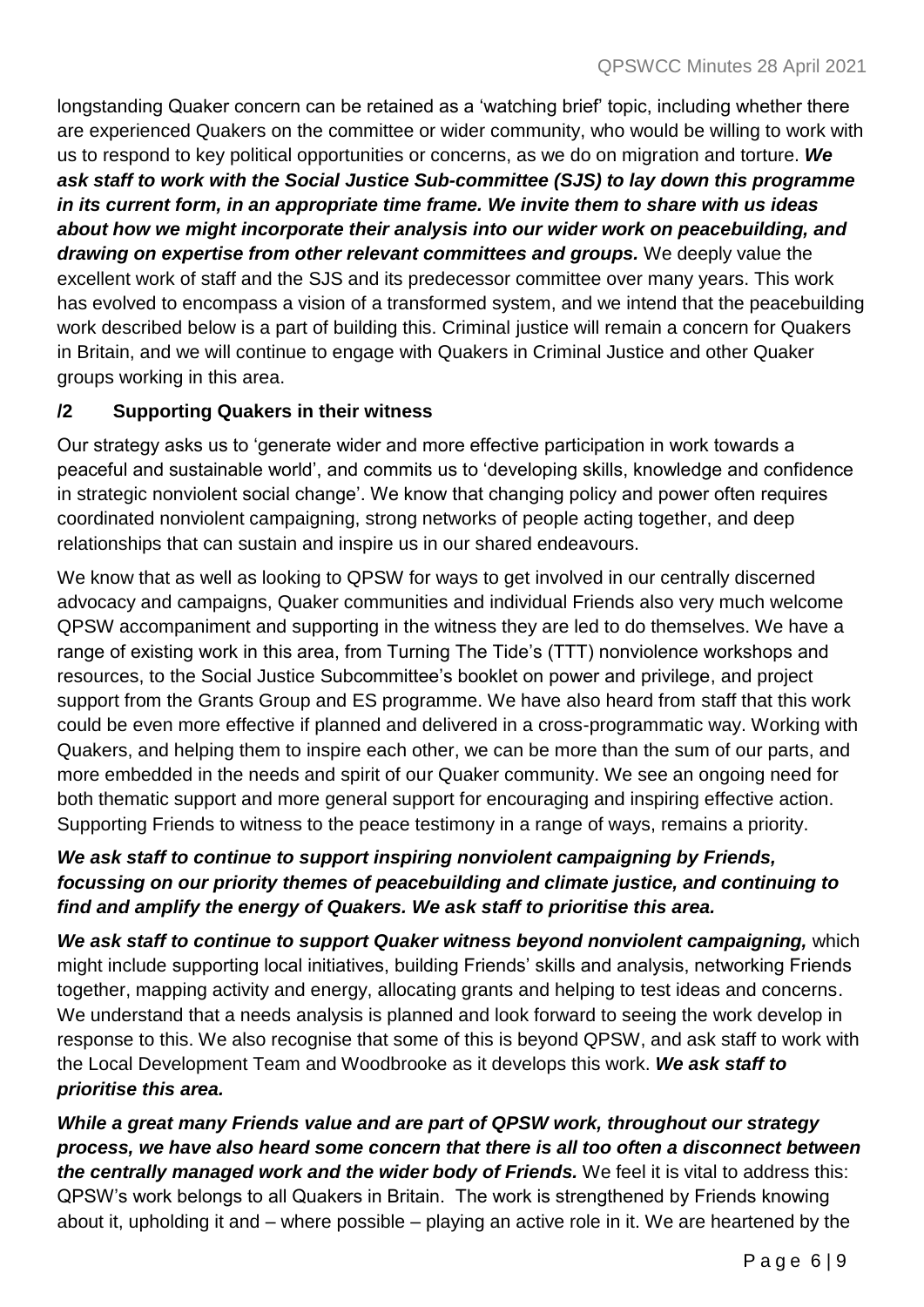interest in recent events like last year's spring sessions. We hope that it will be possible to build on the learning from this, potentially developing new ways to ensure that Friends know about this important work and how they can engage in it*. We ask staff to continue to inform and engage Quakers in QPSW's work.*

# **/3 Networking and movement building**

Quakers have often played an important role in offering space or convening networks, for example through our peace programmes, as a part of building wider movements. Increasingly staff have been finding ways to connect Quakers to each other too, so that they can inspire and learn from each other. Our International Peacebuilding Sub-committee (IPS) have suggested that Turning The Tide East Africa could act as an 'international hub or network that shares, promotes and develops the skills of activism, and not just to Quakers'. *We are excited by the possibilities of learning, networking and movement building in our work with Quakers and beyond, and ask staff to explore our current and potential role in convening and networking, within programmes and across the work.* 

#### **/4 Peacebuilding in Britain**

We see all our work as part of building a 'just peace', a peaceful world which is underpinned by principles of equality and justice. As part of this, we wish to explore work on peacebuilding in Britain, which considers what role Quakers can play in attending to the deep divisions and conflict in our society. Our sub-committees and groups have asked us 'what are we doing to encourage the important conversations within our own Society?' *We ask this work to consider the personal and relational aspects of change, alongside the structural.*

**Turning the Tide Britain** already does important work in supporting Quakers and others to use the approaches of nonviolent peacebuilding, whilst developing relationships with peacebuilders in the wider community. TTT and our Conciliation Group have told us that to transform violent conflict (or the potential for it) into nonviolent conflict, we need both nonviolent action to shift power and challenge injustice, and peacebuilding approaches. We have heard that these approaches are not often combined in Britain and we are excited by the possibilities of learning from the work of colleagues in East Africa as we develop our work here.

We understand that our **Crime, Community and Justice work** has shifted to encompass the concept of transformative justice, which means finding ways to build up more equitable structures, and treats conflict as a transformative relational and educational opportunity. We see all this as linking to the work of Rethinking Security (a partner organisation focused on peace and security) with which our **Peace and Disarmament programme** already has a strong relationship.

*We ask staff to undertake scoping for this work, drawing on the expertise and ideas of staff, relevant committees and peace practitioners in the wider community. We understand that TTT have already proposed some possible areas for scoping and ask staff to continue to explore how we can integrate both peacebuilding and nonviolent campaigning, whilst considering how this work could draw on and enhance the peace witness of Friends.*

#### **/5 Supporting younger generations (including peaceworkers)**

*We want work to support younger generations (including peaceworkers, interns, Geneva summer school, next generation of conciliators) to continue. If we cannot do all the work we want in this area, this should be a priority growth area in the future.* As recruitment for the peaceworker scheme takes place in the first half of each year, we have time to consider any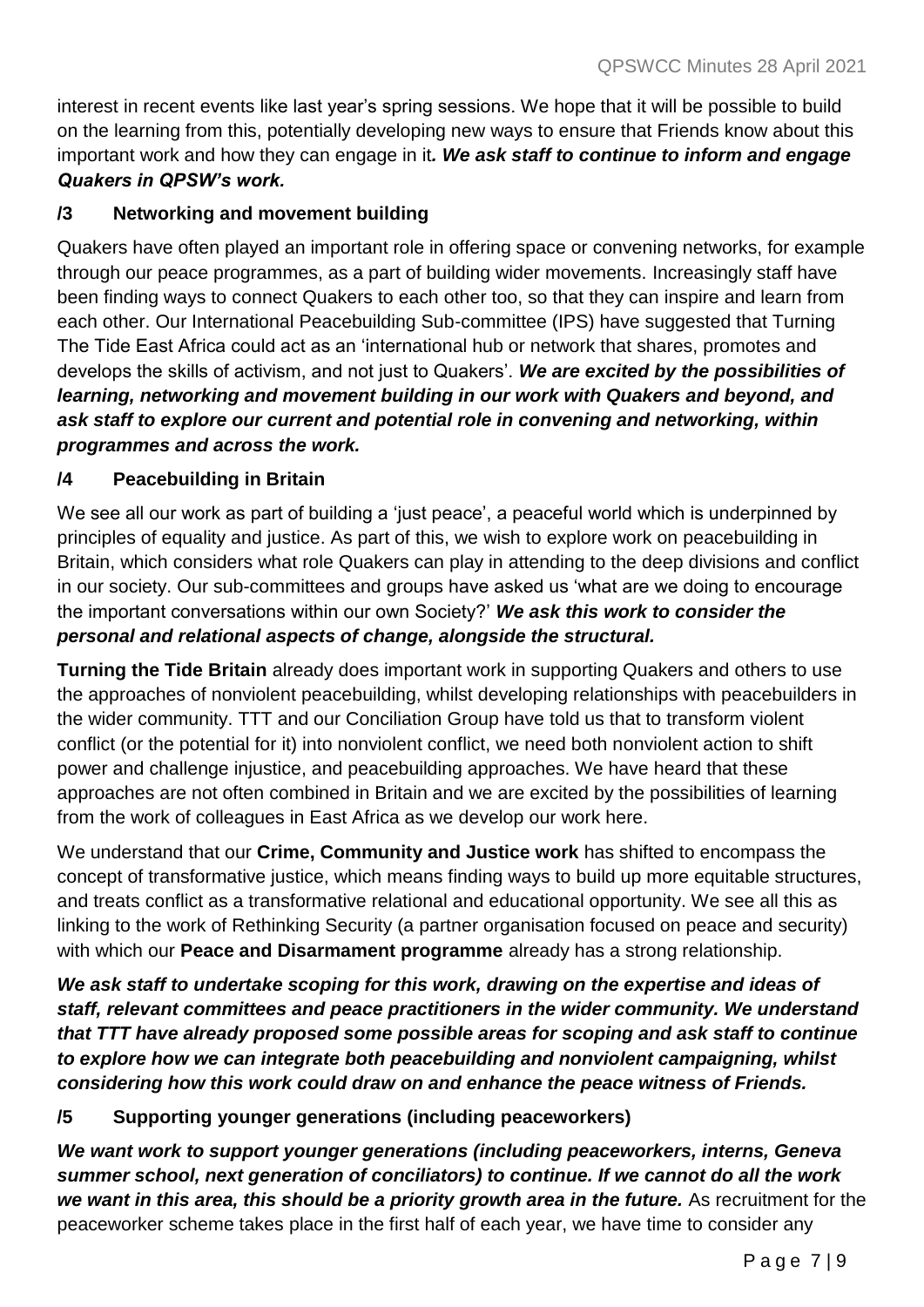changes to this work before the next round of recruitment takes place in 2022. We note there are benefits to both peaceworkers and staff in having multiple peaceworkers, and recognise the importance of having sufficient management capacity to support peaceworkers well.

## **/6 Peace Education**

This work is thriving. An independent evaluation of the programme in 2018 found that the work is 'pioneering', that it is engaging large numbers of people, supporting children to develop a commitment to peace and shifting the culture of education towards peace and justice. It concluded that the work 'is strategically vital to the future of the field in the UK'. We have heard that the programme is providing support for Quaker peace education initiatives, supporting peer learning and networking, and advocating for peace education through the sustainable development goals. The programme also has important links with Scottish and Welsh initiatives and is expanding teacher training as an important way to influence the education system. There are many opportunities emerging through this work, some of which have huge potential to influence the understanding of and commitment to peace. *We wish to continue this work, and to grow it if resources become available.*

## **/7 Grants**

*Grant-making will remain a core part of our witness.* QPSW provides staff capacity for Quaker Housing Trust, although it is an independent organisation. Many QPSW grants are ring-fenced for particular activities, but we hope that small grants can continue to support the efforts of Friends working for peacebuilding and climate justice. *We hope that this work can be better integrated into the wider work of QPSW, with two-way learning shared amongst staff and committees.*

#### **/8 Sanctuary Everywhere**

*As planned, the Sanctuary Everywhere programme will come to an end by the end of 2021.* We are hugely thankful to the staff and committee for their continuing dedicated and excellent work. The programme has helped Quakers to offer welcome to those experiencing forced migration, and it has worked with partners to challenge the unjust and violent immigration system in the UK. The programme has had some of the highest Quaker engagement of any QPSW work, and there is much to learn from this. It has enabled collective advocacy, built a network and brought racial justice work into QPSW. The issue of forced migration is only likely to worsen and we know that many meetings will want to continue to operate and campaign as Sanctuary Meetings. *We ask that staff consider how it could be possible to retain elements of the network as part of our witness support or peacebuilding in Britain work and to continue working with the Quaker Asylum and Refugee Network (QARN) to advocate for political change. We want to continue the inclusion of people with lived experience across our work and governance.* 

# **/9 Turning The Tide East Africa**

The work in **East Africa** is thriving. It combines nonviolent campaigning with peacebuilding, and a strong focus on learning and networking with the rigour of analysis and evaluation. This work is led by partners in Kenya, Rwanda and Burundi, and we understand that there are many opportunities for expansion across the region. *We commit to continuing to resource this work, tapering financial support in Kenya when possible.* We hope that QPSW will draw from and learn from this work in its peacebuilding work in Britain, and are glad that Turning The Tide Britain has already been strengthening these links.